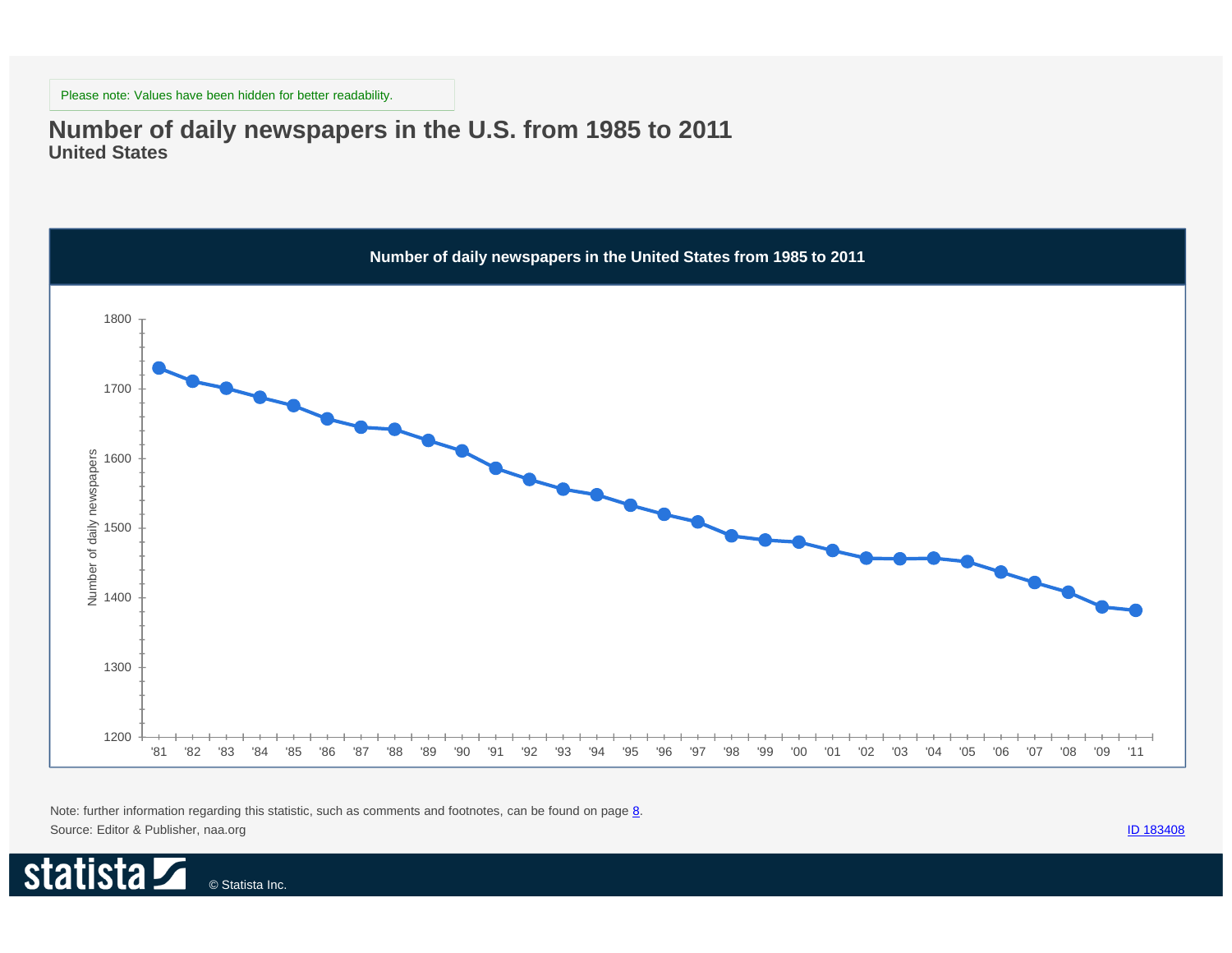© Statista Inc.

statista

## **Number of daily newspapers in the U.S. from 1985 to 2011 United States**



Note: further information regarding this statistic, such as comments and footnotes, can be found on page 8. Source: Editor & Publisher, naa.org Only an extract of the statistic can be shown in PowerPoint. Please download the complete Excel file for a full representation of the statistic.

ID 183408